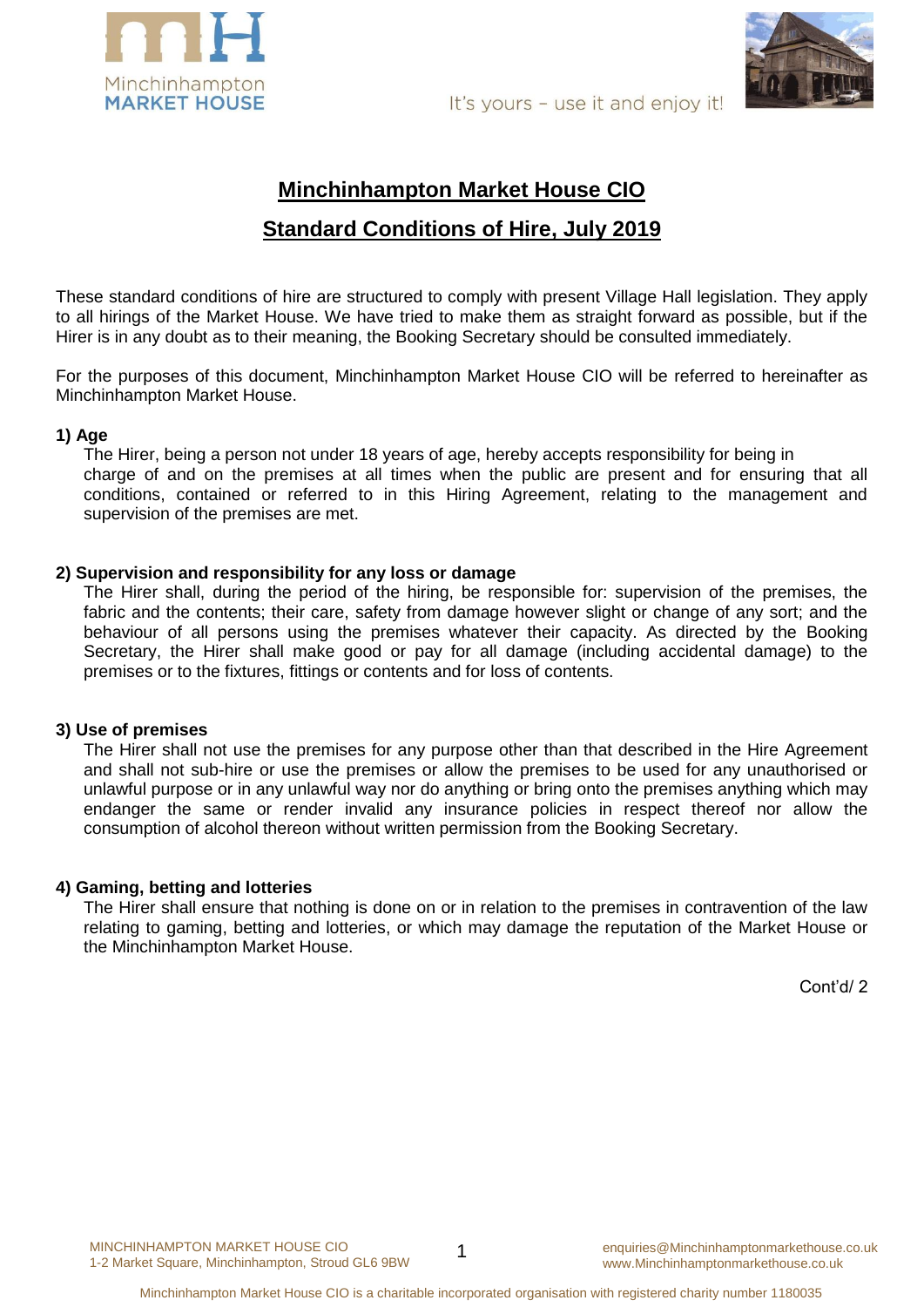

# **5) Premises licensable activities**

The Main Hall of the Market House has a Premises Licence authorising the following regulated entertainment and licensable activities at the times indicated. There is no licence for the Undercroft:

| <b>Activity in Main Hall</b>                       | Times activity is licensed for |
|----------------------------------------------------|--------------------------------|
| The Performance of Dance                           | 09:00 to 23:00                 |
| <b>Facilities for Dance</b>                        | 09:00 to 23:00                 |
| <b>Films</b>                                       | 09:00 to 23:00                 |
| <b>Facilities for Making Music</b>                 | 09:00 to 23:00                 |
| Live Music                                         | 09:00 to 23:00                 |
| <b>Recorded Music</b>                              | 09:00 to 23:00                 |
| Facilities similar to Making Music & Dancing       | 09:00 to 23:00                 |
| Activities similar to Live, Recorded Music & Dance | 09:00 to 23:00                 |
| Plays                                              | 09:00 to 23:00                 |
| Sale of Alcohol for consumption on the premises    | 11:00 to 23:00                 |

In order to hold an event involving any of these licensable activities for which the Market House does not hold a Premises Licence, the Hirer agrees to give a Temporary Event Notice (TEN) to the licensing authority. Note: The Hirer must obtain the written consent of the Minchinhampton Market House before giving the licensing authority a TEN. Failure to do so will result in refusal or cancellation of the hiring without compensation because there is a limit on the number of TENs that can be granted annually for any premises. Lack of co-operation could affect future fundraising by Minchinhampton Market House CIO and other local voluntary organisations.

The Market House does not have a Premises Licence for the following regulated entertainment and licensable activities:

| <b>Activity</b>                                 |
|-------------------------------------------------|
| Any of the above activities, after 11pm         |
| The provision of hot food/ hot drink after 11pm |
| Boxing or wrestling entertainment               |
| Indoor sporting events                          |

If you wish to check whether your event requires special licensing consideration, e.g. public musical performance, then please contact the licensing officer at Stroud District Council on 01453 754440 or email [licensing@stroud.gov.uk](mailto:licensing@stroud.gov.uk) for further information.

# **6) Performing Rights Society Licence**

The premises has licences with the Performing Rights Society for the performance of copyright music in any form, e.g. records, compact discs, tapes, radio, television or by performers in person – as well as for PPL, the latter now being a legal requirement.

# **7) Charges**

The Hirer will be asked to pay a deposit at the discretion of the Booking Secretary. This will be refunded within 28 days of the termination of the period of hire provided that no damage or loss has been caused to the premises and/or contents nor complaints made to the Market House about noise or other disturbance during the period of the hiring as a result of the hiring. Invoices are sent out at the end of the month following hire. All hire charges are payable on receipt of invoice.

MINCHINHAMPTON MARKET HOUSE CIO 1-2 Market Square, Minchinhampton, Stroud GL6 9BW

 $\mathfrak{D}$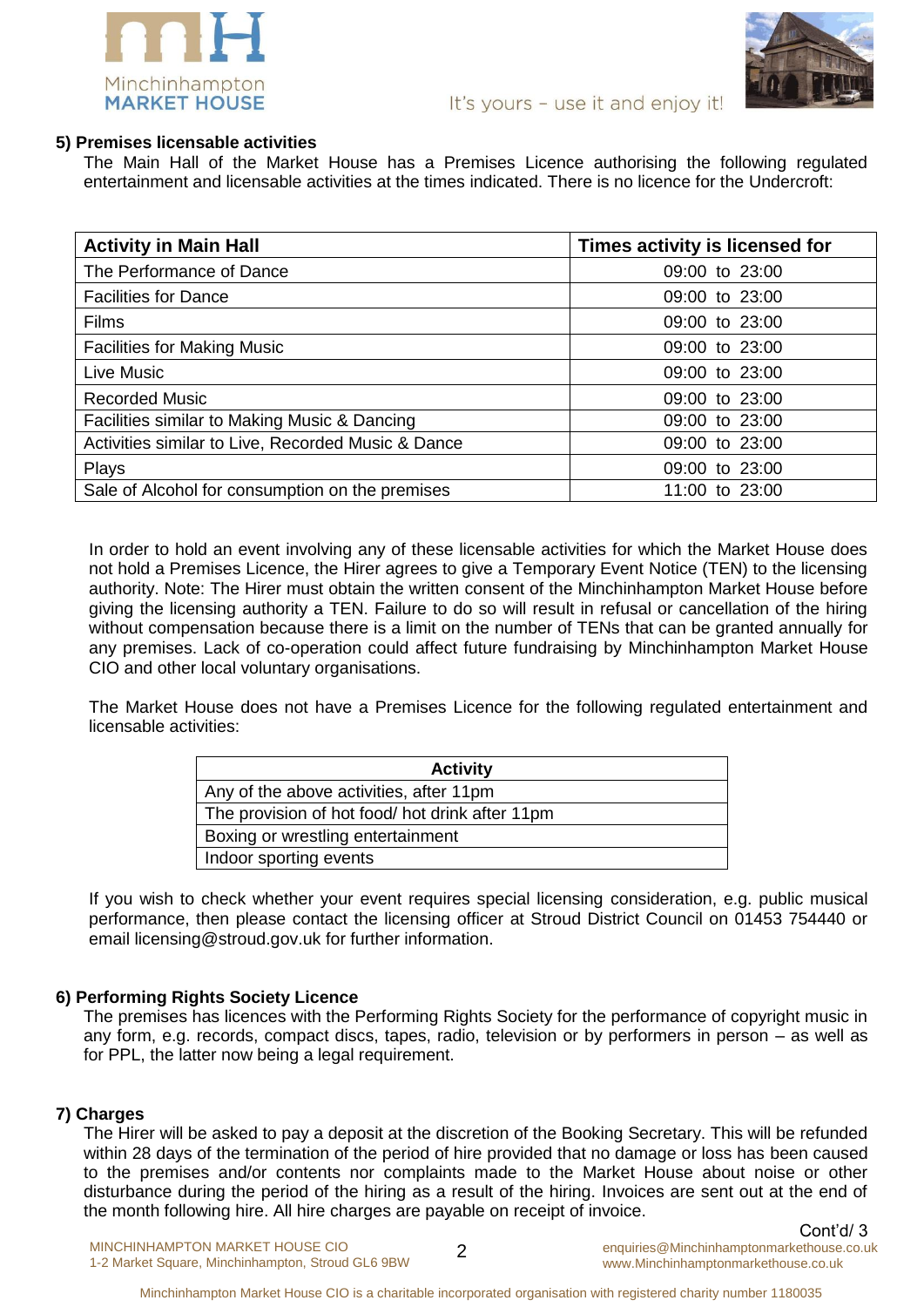

# **8) Keys**

The Hirer takes full responsibility for the keys from the time that they are collected until the time they are returned. Under no circumstances may the Hirer cut or allow to be cut one or more replica keys.

# **9) Capacity**

The maximum permitted number of people in the main hall, including the organisers/performers are:

| <b>Type of Event</b> | <b>Number</b> |
|----------------------|---------------|
| Seated theatrical    | 110           |
| Seated at Tables     | 80            |

The Hirer shall at all times ensure that the premises are not over capacity.

# **10) Public safety compliance**

The Hirer shall comply with all conditions and regulations made in respect of the premises by the Local Authority, the Licensing Authority, the Market House's Fire Risk Assessment or otherwise, particularly in connection with any event which constitutes regulated entertainment at which alcohol is sold or provided or which is attended by children. The hirer shall also comply with the Market House's Health and Safety policy.

a) The Hirer acknowledges that he, she or they have received information on the following matters:

- The action to be taken in event of fire. This includes calling the Fire Brigade and evacuating the premises.
- The location and use of fire equipment.
- Escape routes and the need to keep them clear.
- Method of operation of escape door fastenings.
- Appreciation of the importance of any fire doors and of closing all fire doors at the time of a fire.

b) In advance of an entertainment or play the Hirer must check the following items:

- That all fire exits are unlocked and panic bolts in good working order.
- That all escape routes are free of obstruction and can be safely used.
- That any fire doors are not wedged open.
- That exit signs are illuminated.
- That there are no obvious fire hazards on the premises.

## **11) Means of escape**

a) All means of exit from the premises must be kept free from obstruction and immediately available for instant free public exit.

b) The emergency lighting supply illuminating all exit signs and routes must be turned on during the whole of the time the premises are occupied.

## **12) Outbreaks of fire**

The Fire Brigade shall be called to any outbreak of fire, however slight, and details thereof shall be given to the Market House Booking Secretary

. Cont'd/ 4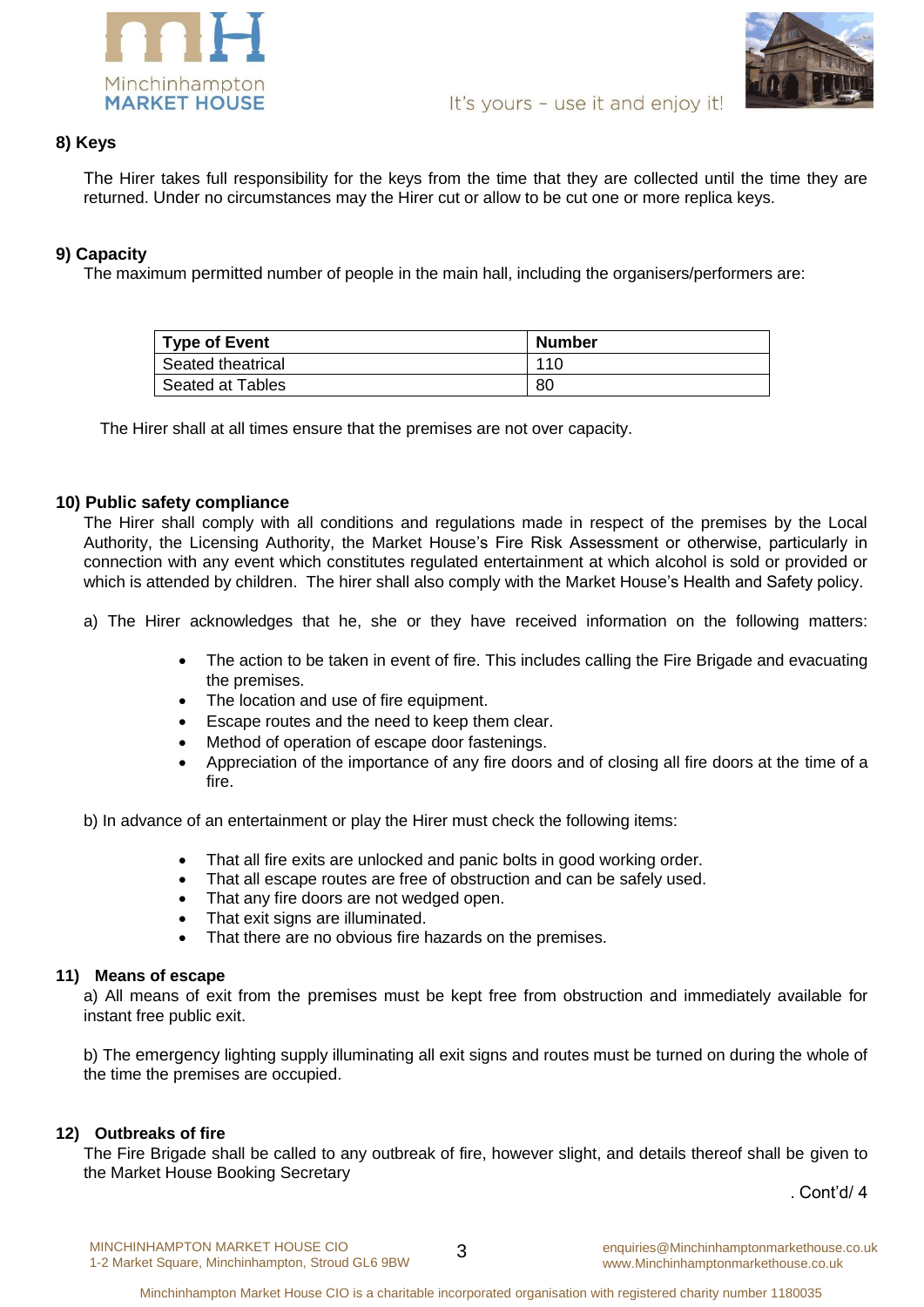



## **13) Health and hygiene**

The Hirer shall, if preparing, serving or selling food, observe all relevant food health and hygiene legislation and regulations. In particular dairy products, vegetables and meat on the premises must be refrigerated and stored in compliance with the Food Temperature Regulations. The premises are NOT provided with a thermometer. The Hirer is also responsible for:

## **i)** Removal **of** perishable **food and rubbish**

The hirer must remove and dispense with all perishable food and rubbish from the premises when leaving the MH after an event.

## **ii) Pest control**

The Hirer must report any sign of pest activity to the Booking Secretary

## **iii) Incident log**

The Hirer is responsible for reporting any relevant Health and Hygiene issue in the Market House's Incident Log, which is kept in the kitchen.

## **14) Electrical appliance safety**

The Hirer shall ensure that any electrical appliances brought by him, her or them to the premises and used there shall be safe, in good working order, and used in a safe manner in accordance with the Electricity at Work Regulations 1989. Where a residual circuit breaker is provided the hirer must make use of it in the interests of public safety. Electrical circuits must not be overloaded under any circumstances.

## **15) Insurance and indemnity**

a) The Hirer shall be liable for:

i) the cost of repair of any damage (including accidental and malicious damage) done to any part of the premises including the curtilage thereof or the contents of the premises

ii) all claims, losses, damages and costs made against or incurred by the Minchinhampton Market House, their employees, volunteers, agents or invitees in respect of damage or loss of property or injury to persons arising as a result of the use of the premises (including the storage of equipment) by the Hirer, and

iii) all claims, losses, damages and costs made against or incurred by the Minchinhampton Market House, their employees, volunteers, agents or invitees as a result of any nuisance caused to a third party as a result of the use of the premises by the Hirer, and subject to sub-clause (b), the Hirer shall indemnify and keep indemnified accordingly Minchinhampton Market House and the Market House's employees, volunteers, agents and invitees against such liabilities.

b) The Minchinhampton Market House has adequate insurance to insure the liabilities described in subclauses (a)(i) above and, in the case of non-commercial hirers, to insure the liabilities described in subclauses (a) (ii) and (iii) above. The Minchinhampton Market House shall claim on its insurance for any liability of the Hirer hereunder but the Hirer shall indemnify and keep indemnified each member of the Minchinhampton Market House and the Market House's employees, volunteers, agents and invitees against (a) any insurance excess incurred and (b) the difference between the amount of the liability and the monies received under the insurance policy.

c) Where the Minchinhampton Market House does not insure the liabilities described in sub-clauses (a)(ii) and (iii) above, the Hirer shall take out adequate insurance to insure such liability and on demand shall produce the policy and current receipt or other evidence of cover to the Booking Secretary. Failure to produce such a policy and evidence of cover will render the hiring void and enable the Hall secretary to rehire the premises to another hirer.

The Minchinhampton Market House is insured against any claims arising out of its own negligence

. Cont'd/ 5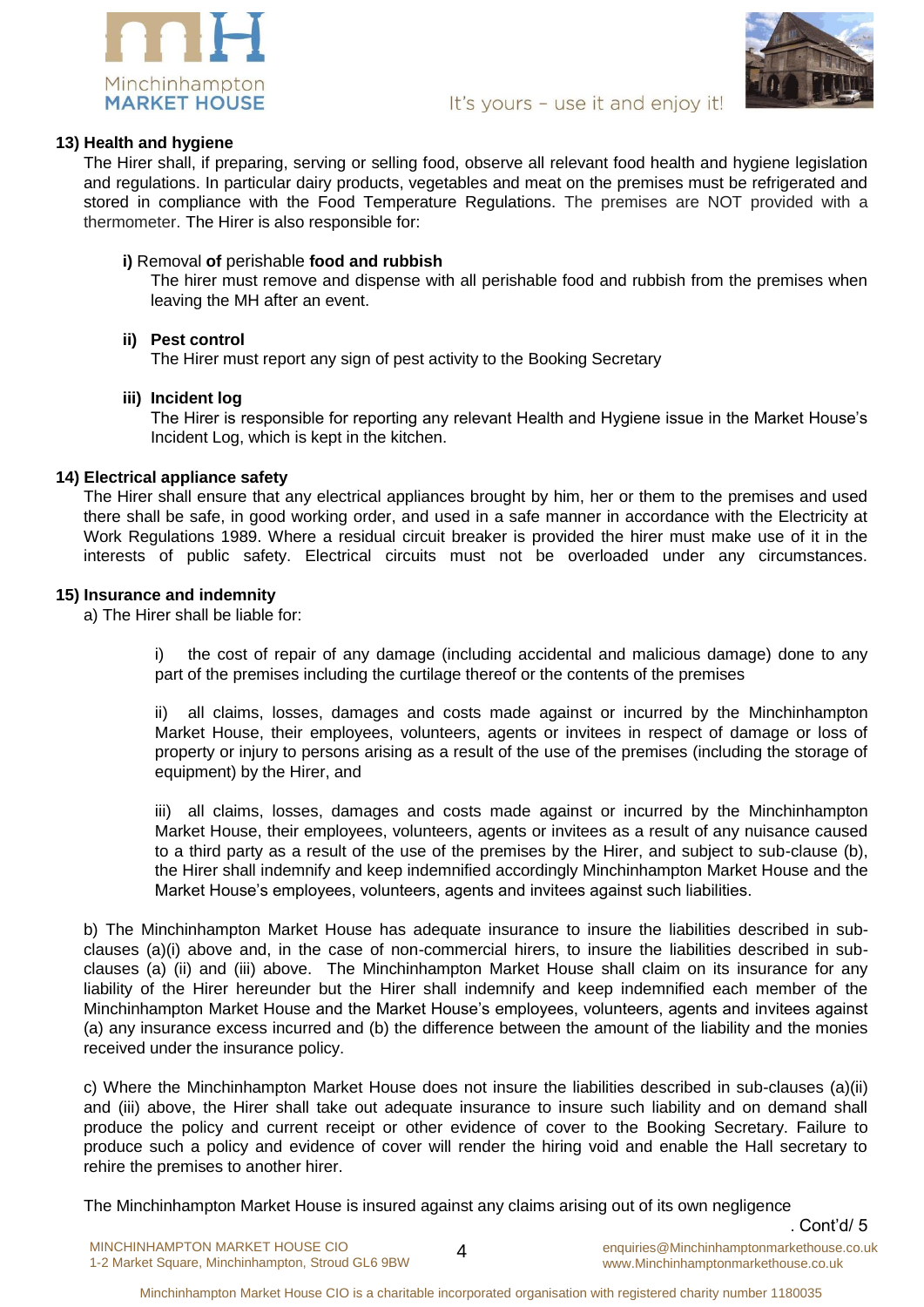

# It's yours - use it and enjoy it!

## **16) Accidents and dangerous occurrences**

The Hirer must report all accidents involving injury to the public to a member of the Minchinhampton Market House as soon as possible and complete the relevant section in the Market House's accident book. Any failure of equipment belonging to the Market House or brought in by the Hirer must also be reported as soon as possible. Certain types of accident or injury must be reported on a special form to the Incident Contact Centre. The Booking Secretary will give assistance in completing this form. This is in accordance with the Reporting of Injuries, Diseases and Dangerous Occurrences Regulations 1995 (RIDDOR). The Incident Contact Centre can be contacted in any of the following ways:

**Telephone**: 0845 3009923 **Facsimile**: 0845 3009924 **Website**: www.riddor.gov.uk or via the HSE website: www.hse.gov.uk **Post**: Incident Contact Centre, Caerphilly Business Park, Caerphilly CF83 3GG

## **17) Explosives and flammable substances**

The Hirer shall ensure that:

a) Highly flammable substances are not brought into, or used in any part of the premises; and that

b) No internal decorations of a combustible nature (eg. polystyrene, cotton wool) shall be erected without the consent of the Minchinhampton Market House. No decorations are to be put up near light fittings or heaters.

#### **18) Heating**

The Hirer shall ensure that no unauthorised heating appliances shall be used on the premises when open to the public without the written consent of the Minchinhampton Market House. Portable Liquefied Propane Gas (LPG) heating appliances shall not be used.

#### **19) Drunk and disorderly behaviour and supply of illegal drugs**

The Hirer shall ensure that in order to avoid disturbing neighbours to the Market House and avoid violent or criminal behaviour, care shall be taken to avoid excessive consumption of alcohol. Drunk and disorderly behaviour shall not be permitted either on the premises or in its immediate vicinity. Alcohol shall not be served to any person suspected of being drunk nor to any person suspected of being under the age of 18. Any person suspected of being drunk, under the influence of drugs or who is behaving in a violent or disorderly way must be asked to leave the premises. No illegal drugs may be brought onto the premises.

## **20) Animals**

The Hirer shall ensure that no animals (including birds) except guide dogs are brought into the premises, other than for a special event agreed to in writing by the Minchinhampton Market House. No animals whatsoever are to enter the kitchen at any time.

## **21) Compliance with the Children Act 1989**

The Hirer shall ensure that any activities for children under eight years of age comply with the provisions of The Children Act of 1989 and that only fit and proper persons who have passed the appropriate Criminal Records Bureau (CRB) checks have access to the children. Checks may also apply where children over eight and vulnerable adults are taking part in activities. The Hirer shall provide the Minchinhampton Market House with a copy of their CRB check and Child Protection Policy on request.

Cont'd/ 6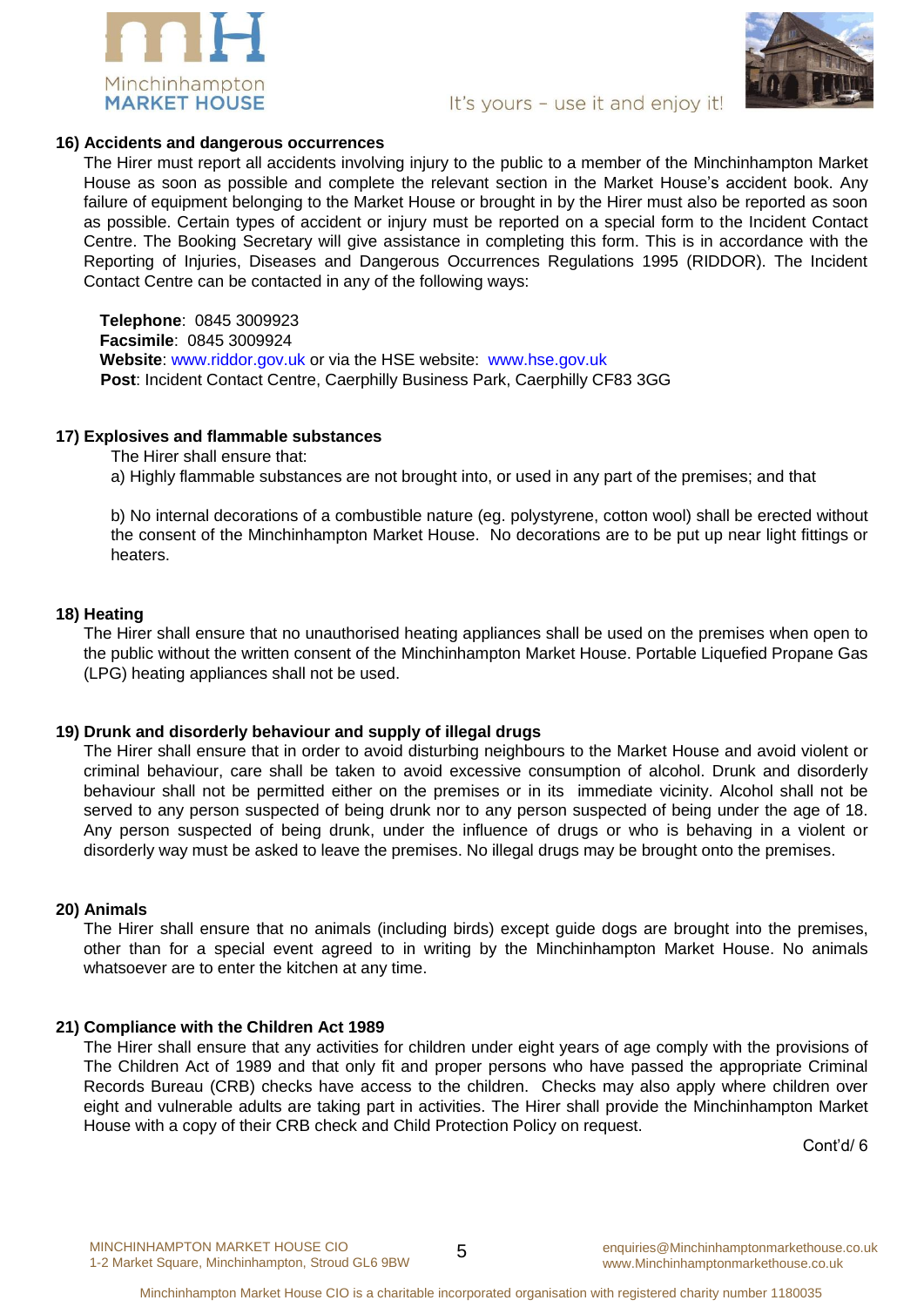



## **22) Fly posting**

The Hirer shall not carry out or permit fly posting or any other form of unauthorised advertisements for any event taking place at the premises, and shall indemnify and keep indemnified each member of the Minchinhampton Market House accordingly against all actions, claims and proceedings arising from any breach of this condition. Failure to observe this condition may lead to prosecution by the local authority.

## **23 Sale of goods**

The Hirer shall, if selling goods on the premises, comply with Fair Trading Laws and any code of practice used in connection with such sales. In particular, the Hirer shall ensure that the total prices of all goods and services are prominently displayed, as shall be the organiser's name and address and that any discounts offered are based only on Manufacturers' Recommended Retail Prices. Further detail can be found in Village Hall Information Sheet 34, Sale of goods.

#### **24) Film shows**

Children shall not be permitted to view age-restricted films classified according to the recommendations of the British Board of Film Classification. Hirers should ensure that they have the appropriate copyright licences for film.

#### **25) Cancellation**

If the Hirer wishes to cancel the booking before the date of the event and the Booking Secretary is unable to conclude a replacement booking, the question of the payment or the repayment of the fee shall be at the discretion of the Minchinhampton Market House. The Minchinhampton Market House reserves the right to cancel this hiring by written notice to the Hirer in the event of:

a) the premises being required for use as a Polling Station for a Parliamentary or Local Government election or by-election

b) the Minchinhampton Market House reasonably considering that (i) such hiring will lead to a breach of licensing conditions, if applicable, or other legal or statutory requirements, or (ii) unlawful or unsuitable activities will take place at the premises as a result of this hiring

c) the premises becoming unfit for the use intended by the Hirer

d) an emergency requiring use of the premises as a shelter for the victims of flooding, snowstorm, fire, explosion or those at risk of these or similar disasters.

- e) remedial repair or restoration work needing to be undertaken on the premises
- f) any other circumstances outside the control of the Minchinhampton Market House

In any such case the Hirer shall be entitled to a refund of any deposit already paid, but the Minchinhampton Market House shall not be liable to the Hirer for any resulting direct or indirect loss or damages whatsoever.

#### **26) End of hire**

The Hirer shall be responsible for leaving the premises and its surrounding area in a clean and tidy condition, properly locked and secured unless directed otherwise by the Market House Booking Secretary or an appropriate public official and any contents temporarily removed from their usual positions must be properly replaced. Otherwise the Minchinhampton Market House shall be at liberty to make an additional charge.

Cont'd/ 7